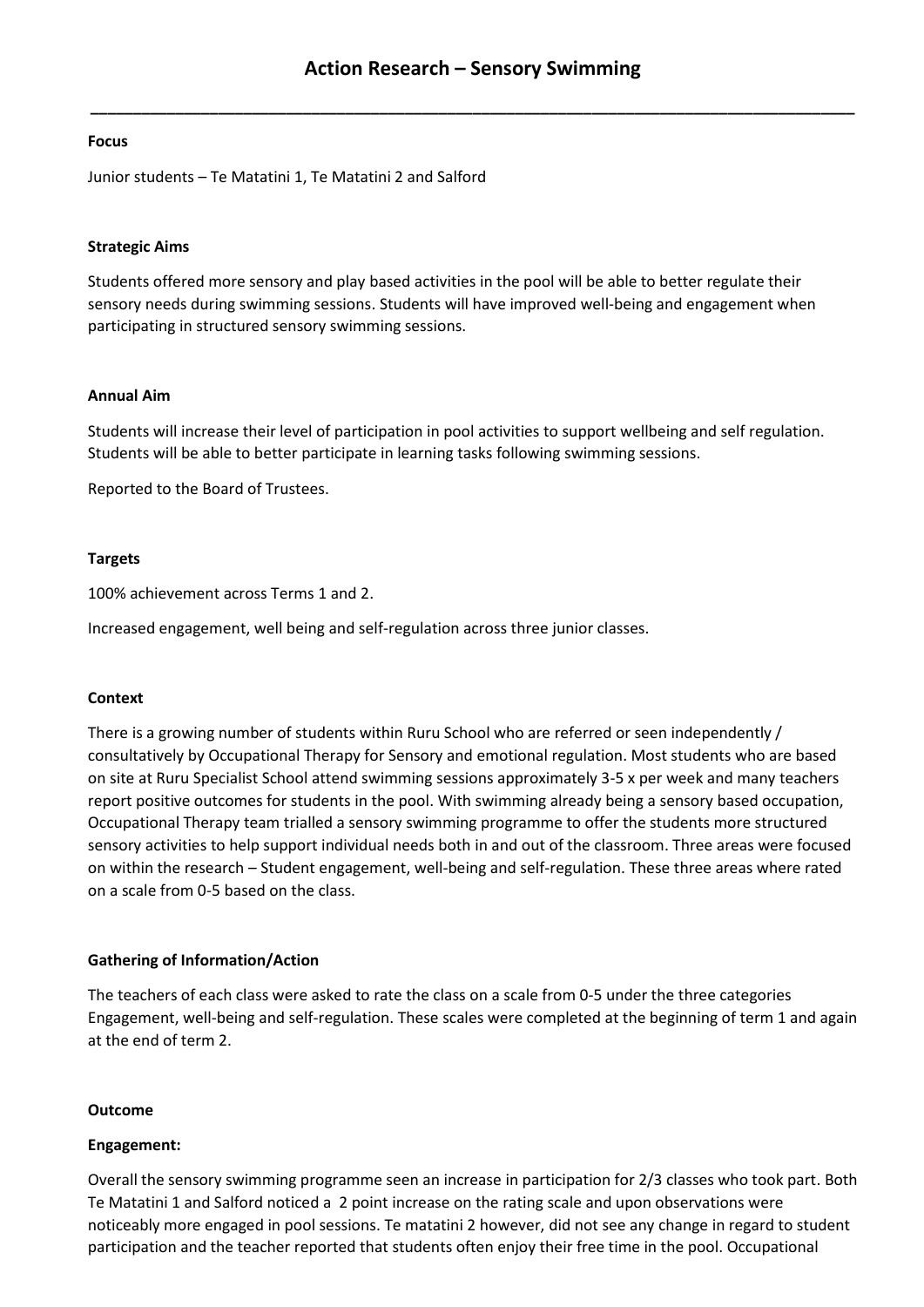Therapy trialled different activities and techniques with this class however, encouraging participation remained difficult.



## **Well-being:**

When focusing on the pool programs effect on student's wellbeing there was again a mixed response from the classes. Te Matatini 2 reported a decrease in students well-being and upon discussion it was recognised that students only get a small amount of time in the pool each day and by trying to encourage activity participation they were not able to participate in the same activities that they usually enjoy. However, both Salford and Te Matatini 1 reported an increased in students well-being and teachers reported that with more structure in the pool program students were interacting more with peers and observed laughing and smiling during sessions.

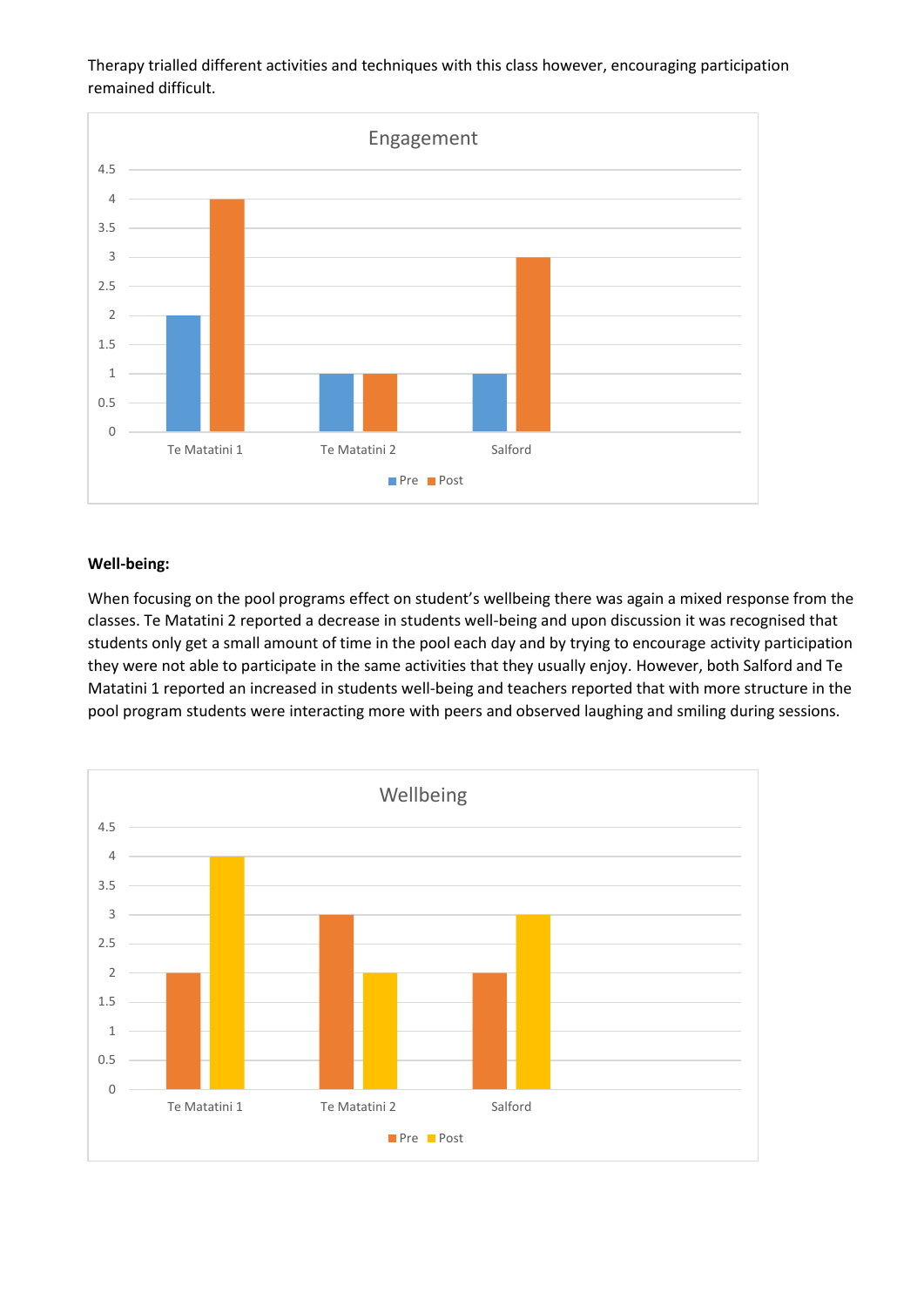# **Self-regulation:**

Similar to student wellbeing, Te Matatini 2 noticed a decrease in students ability to self-regulate and the class teacher reported that again due to students not being able to participate in the usual activities they noticed and increase in emotional outbursts post swimming. When this was reviewed with Salford and Te Matatini 1 however, there was a positive change noted with students appearing more regulated when returning back to the classroom or when getting on the GoBus to go home when swimming was at the end of the day.



## **Reflection/Reason for Variance**

Upon reflection, the reason for Te Matatini 2 having either no change or a decreased values upon the scales may be due to their increased sensory needs and ability to sustain attention compared to Te Matatini 1 and Salford. Te Matatini 2's programme was reviewed and adjusted throughout the two terms to incorporate visual timetables, visual timers, music-based sessions, and student's interests. In some sessions, some increased engagement was noticed but this was still minimal.

When reflecting on Te Matatini 1, they appeared to benefit from group participation and structure, and students seemed to respond well to working as a team and social activities. Te Matatini 1 appeared to have to most benefit from the sensory swimming programme which may be due to the age and ability of these students.

Salford also appeared to benefit from the programme, however, there was a less noticeable change in the graphs variant when compared to Te Matatini 1. Salford seemed to respond well to the visual timetable and structured sessions, however, were more likely to participate in activities independently as opposed to Te Matatini 1.

# **Evaluation**

- Te Matatini 2 will be offered two sensory programmes in Term 3; one being pool-based and the other gym-based, focusing on proprioceptive and vestibular activities. These two programmes will be completed and reviewed over Term 3 and Term 4.
- The Sensory Pool Programme will be ongoing for Te Matatini 1 and Salford, however, the focus will be on personal cares and life skills following swimming sessions.

Jo O'Neill & Rebecca Brown Occupational Therapists.